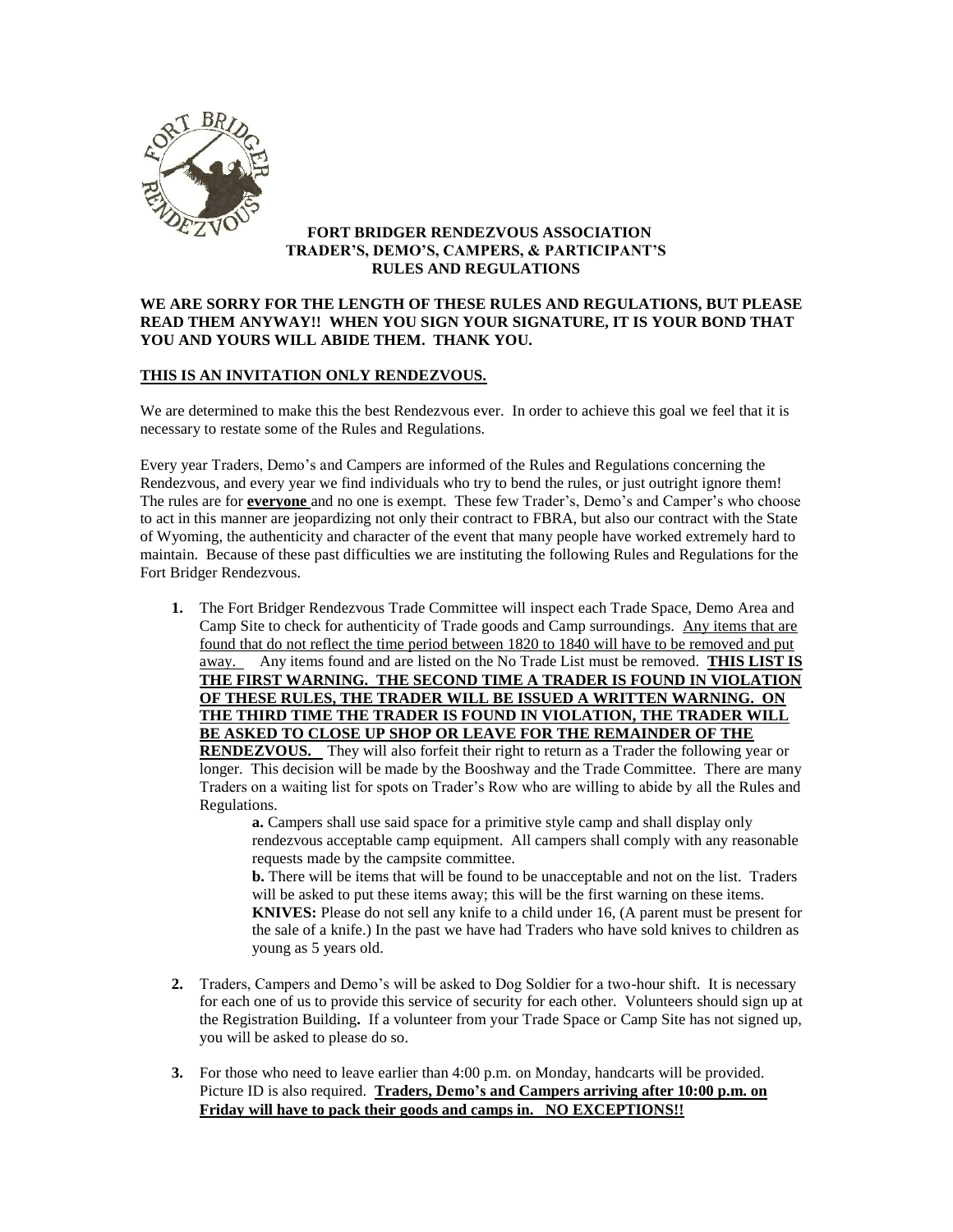- **4. TRADER BUCKS** will be given. To make clear the policy on trader bucks, they are the same as cash, but can only be used at the Fort Bridger Rendezvous and are redeemable at the end of rendezvous starting at 2:00 pm on Monday. **TRADER BUCKS WILL NOT BE ACCEPTED AS PAYMENT FOR A TRADE OR CAMP SPOT FOR THE FOLLOWING YEAR.** The Secretary will be on the fort grounds to redeem your trader bucks until 5:00 p.m. on Monday. Trader bucks must have embossed Trade Mark.
- **5. No food of any kind will be sold by Traders. This includes candy, pickled eggs, jerky, root beer, sarsaparilla, etc. To sell food you must be set up in the Food Vendors area.**
- **6.** Please keep in mind that we do not control parking or other activities outside of the Fort property. What happens out of our area is out of FBRA's control. FBRA will not be responsible for any loss or thefts on or off the grounds.
- **7. VOLUNTEERS:** We have a great need for you. Please help with activities, shoots, kid games, dog soldiering, etc. You can sign up in registration.
- **8. SIGNS:** Please make sure all signs are hand made. Trader with signs that are not handmade will be asked to remove them.
- **9. DEER, MOOSE, ELK ANTLERS, & ANTELOPE HORNS:** If you carry horns and/or antlers in your Trade Space, prior approval from the State of Wyoming Dept. of Wildlife is required to transport into Wyoming. Notify the Game Warden two weeks in advance @ 307-782-6467. Antlers must be taken legally from animals and have documentation from the state in which animal is acquired. **Example:** Animals taken in Idaho require an Idaho tag or license with the skullcap and/or antlers. **Black bear claws require documentation and Grizzly Bear claws require every bit of documentation that can be obtained. If you do not comply with Wyoming State laws, you will be subject to confiscation of items and fines.**
- **10. Definition of Period Dress:** Handmade clothing of buckskin, leather, calico, cotton, wool, canvas, or other materials used before 1840. This does not include any type of contemporary styled boots, shirts, plastic buttons, or rubber-soled shoes. The primary period to be represented is the **PRE-1840 ROCKY MOUNTAIN FUR TRADE ERA.** (This period ran between 1820 and 1840.) This includes Mountain Men and Women's attire, American Indian attire, and Scottish & Highlander type clothing.
- **11. PLEASE DO NOT REMOVE STAKES FROM THE GROUND OR CHANGE THE NUMBERS.** The numbers on the stakes are site #'s only and they help identify camps or trade spaces in cases of emergency. (Although you may place the stake close to your Trader's tent, Camp Spot, or Blanket Spot.)
- **12. THERE WILL BE NO GROUND FIRES. ALL FIRES MUST BE AT LEAST 12 INCHES OFF OF THE GROUND. IF BURN SPOTS ARE FOUND YOU WILL BE FINED. ALL ASHES MUST BE DISPOSED OF IN AN ASH BARREL ONLY. NOT IN TRASH CANS OR DUMPSTERS.**
- **13.** Please use the restroom facilities that are provided around the grounds. Save the bushes for the animals.
- **14.** All Tipi Village participants are expected to keep their area and persons in camp Pre 1840 at all times during Rendezvous.
- **15. Any Guests that remain after dark on the Fort Bridger State Historical site must also be in period attire or the guests will be escorted off of the State Park Site.**